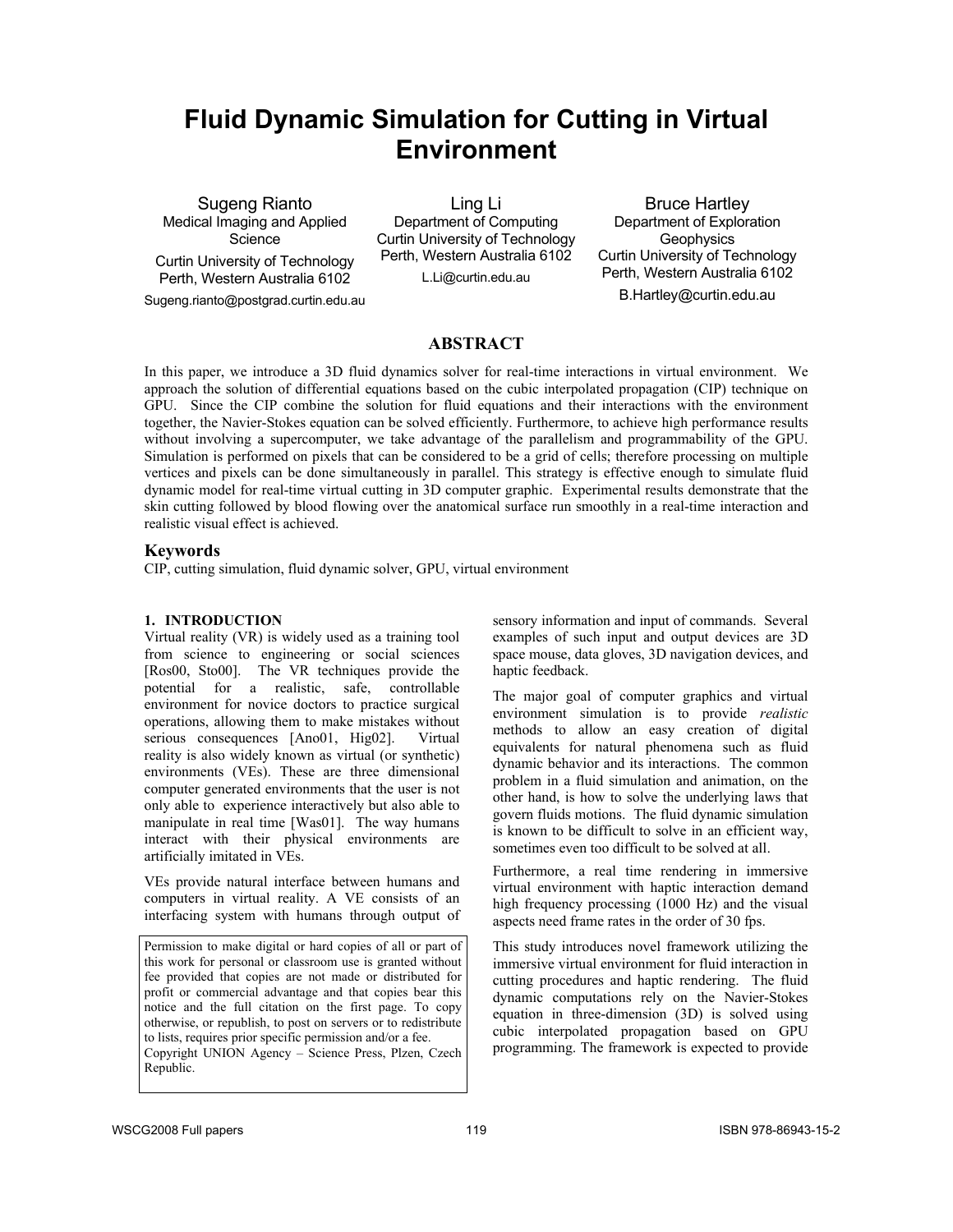efficient computation which is applicable for haptic rendering.

## **2. PREVIOUS WORK**

Several methods have been developed to simulate fluids and its interaction to objects based on the Navier-Stokes equations to exhibit physically realistic fluid behaviours [Carl04, Che95]. In consideration to computation cost some studies attempted to solve the NS equation with simplifications [Fos01, Sta99].

The cubic interpolated propagation (CIP) methods was firstly introduced in [Yab91c] as a universal solver for hyperbolic equation by cubic interpolation. It is then used for solving fluid dynamic equation as a conservative semi-Lagrangian solver for solid, liquid and gas [Yab91b, Yab02]. Some studies prove that this method is efficient enough to solve dynamic fluid equation in all states with motions [Yab04, Yab02].

Although the CIP has been accepted as an alternative method for fluid solver that fits the need of computer animations, there has been no study that uses this method in immersed virtual environments with a haptic interaction. More advance studies [Liu04, Li03] attempted to conduct fluid dynamic computation on the GPU to get parallelisms for more efficiency computations. The GPU applications for study fluid erosions [Anh07, Ben06, Mei07, Nei05] also become a current research interest in computer graphics and animation. These study show promising results to increase the interactivity visual cue; however, most of them are not involving kinesthetic interactions.

This paper introduce a framework which combines CIP and parallelism in GPU, trying to achieve most efficient solution of fluid dynamic equations for real time rendering in virtual environment with haptic interaction.

The rest of the paper is organized as follows: CIP as the fluid dynamic solvers is described in Section 3; computational fluid dynamics implemented in GPU is described in Section 4; Section 5 described the experimental set-ups and the results; with Section 6 concludes the paper.

## **3. FLUID DYNAMIC SOLVER**

#### **3.1. Cubic interpolated propagation**

The Navier-Stokes equation (NSe) for incompressible flow can be described as a *momentum* 

$$
\frac{\partial u}{\partial t} = -(u \bullet \nabla)u - \frac{1}{\rho} \nabla p + \frac{\mu}{\rho} \nabla^2 u + F_c
$$

and *mass conservation* function

$$
\nabla \bullet u = 0 \tag{2}
$$

where *u* is a velocity field of fluid, *p* is a pressure,  $\rho$  is the density of the fluid,  $\mu$  is a viscosity coefficient,  $F_c$  represents external force (gravity, haptic motion), and  $\nabla$  is the differential operator, respectively.

The behaviors of a fluid can be predicted by solving equations (1) and (2). Then, a flow dynamics simulation can be done using staggered grids that define velocity components at cell faces and scalar variables in cell centers. The fraction of volume of fluid in each cell is transported by advection equation as formulated below.

$$
\frac{\partial f}{\partial t} = -(u \bullet \nabla) f \tag{3}
$$

where *f* is the function of volume of fluid fraction (VOF). By using the CIP method [Tak03, Yab02, Yok02] and the advection form  $(- (u \bullet \nabla)u)$ , the equation (3) can be solved.

The interface between liquid and solid is traced by distributing Eqn. (4) into advection phase shown in Eqn. (5) and non-advection in Eqn. (6) as follows:

$$
\frac{\partial f}{\partial t} + u \frac{\partial f}{\partial x} = G \tag{4}
$$

$$
\frac{\partial f}{\partial t} = G \tag{5}
$$

$$
\frac{\partial f}{\partial t} + u \frac{\partial f}{\partial x} = 0 \tag{6}
$$

The CIP scheme calculates the advection phase by shifting a cubic interpolated profile into space according to the total derivative equations. Since the interpolation profile uses the cubic polynomial and the spatial derivative value at each grid point, it can be derived that:

$$
\frac{\partial f'}{\partial t} + u \frac{\partial f'}{\partial x} = G' - f \frac{\partial u}{\partial x} \tag{7}
$$

$$
\frac{\partial f'}{\partial t} = G' - f' \frac{\partial u}{\partial x} \tag{8}
$$

$$
\frac{\partial f'}{\partial t} + u \frac{\partial f'}{\partial x} = 0 \tag{9}
$$

The exact solution of Equation (6) is

$$
f(x,t) = f(x - ut, 0)
$$
 (1) (10)

WSCG2008 Full papers 120 ISBN 978-86943-15-2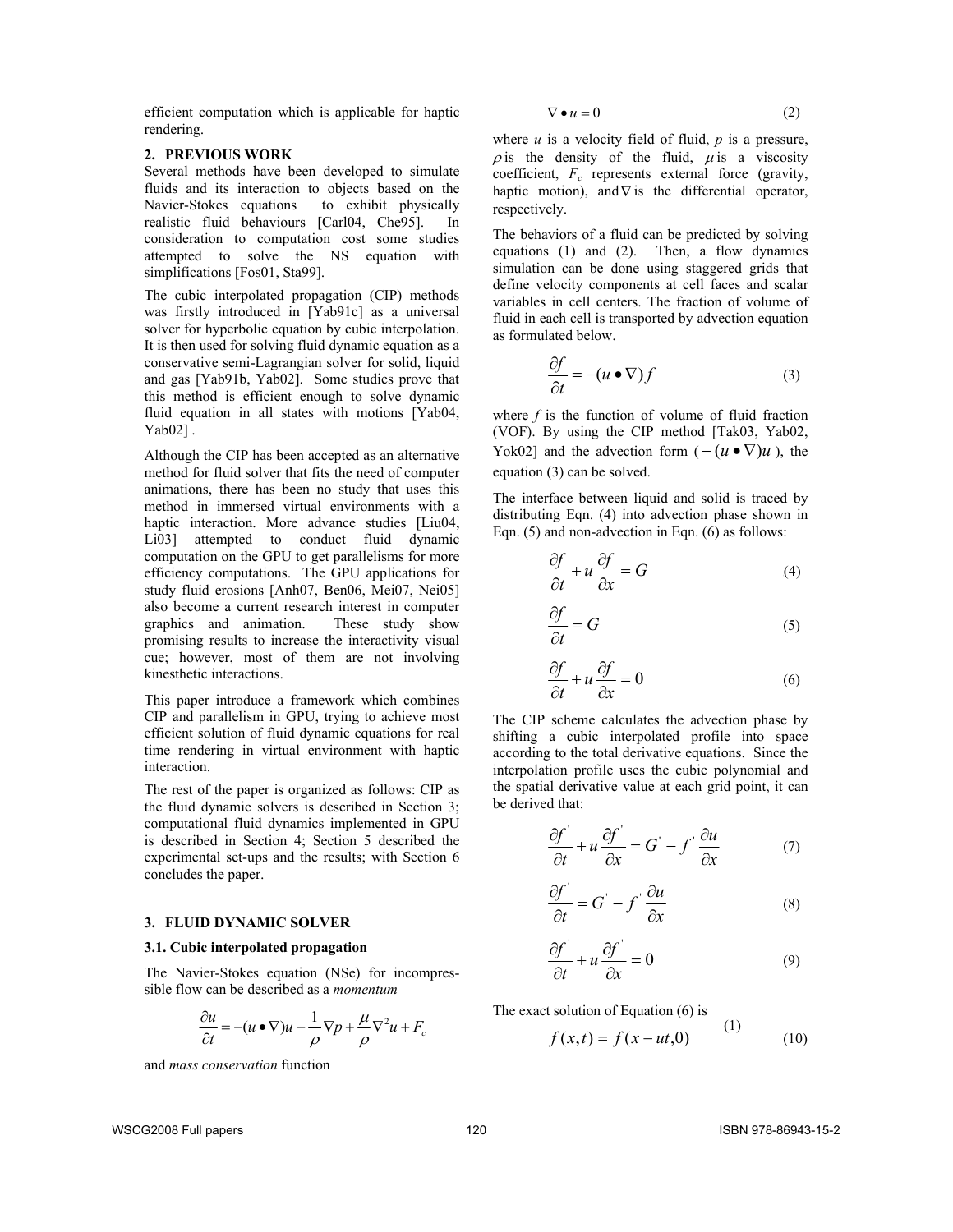If the velocity is assumed to have a constant value within short time, we get

$$
f(x, t + \Delta t) \cong f(x - u\Delta t, t)
$$
 (11)

Since *x-u*∆*t* is not always located on grid points, this point is interpolated locally by Hermit polynomials within the calculation grid point as the value for the next time step. Within the discretised function a cubic-Hermite polynomial can be expressed as follow:

$$
F_j(x) = [a_j X - b_j)X + \Delta x f_j' | X + f_j \qquad (12)
$$

where

$$
a_j = \Delta x (f'_j + f'_{j+1}) - 2(f_{j+1} - f_j)
$$
  

$$
b_j = \Delta x (f'_j + 2f'_{j+1}) - 3(f_{j+1} - f_j)
$$

and

$$
X = \frac{x - x_j}{\Delta x}
$$

$$
\Delta x = x_j - x_{j-1}
$$

Furthermore, Equation (1) can also be used to approximate the other fluid states such as a fluid pressure. The pressure equation is solved using the Poisson's equation with assumption that the liquid has no viscosity and has the external force that is determined by the force released from/to the haptic interaction. After the VOF of each cell is obtained in the simulation, a fluid surface is created and it is smoothened by subdivision, if necessary.



Figure 1. Estimation of the physical value on the departure point of the arbitrary contour in advection phase.

The CIP scheme uses a spatial profile that rely on different interpolations to propagate the solution along the characteristics [Uts91a]. The physical value on  $f_t$  is calculated by a Hermite interpolation constructed locally within the calculation cell. Then, an estimate value is directly advected toward the grid point calculation at the next time step value (figure 1).

By employing a cubic-Hermite polynomial within the discretised function (a grid cell) and its approximation in continuous manner of an explicit

finite-difference form, and by assuming that both a physical quantity (*f*) and its spatial derivative (*f'*) satisfy the master advection equations, the CIP method provides a stable result, less diffusive, and has third order accuracy [Uts97, Uts04, Yok02]. Furthermore, the numerical solvers do not need the solution for each interface, because the solver yields the solutions at once.

When using the CIP method as fluid solver, the highly accurate result in coarse grid can be obtained; however, the volume of fluid is not properly conserved; which may be caused by isosurface extraction during rendering and it is tolerable for a short simulation period.

#### **3.2. Fluid interaction and simulation**

Although CIP can combine the solution of fluid dynamics and the fluid-solid interaction together in one algorithm, the dynamic interaction between fluid and solid, and between a haptic and fluid, need to be studied in order to achieve realistic visual result. Such interactions can be described as collision between two objects. For haptic rendering, a collision detection and the impulse response are employed using the method introduced in [Gre00].

The interface between fluid and solid are simulated with a volume of solid (VOS) value. The VOS defines the fraction of a solid contained in a fluid cell and approximate the shape of rigid body in the fluid solver. The cells with VOS values less than or equal to 0.5 are considered as fluid otherwise a solid (figure 2).



Figure 2. Approximation of fluid and solid cells.

The dynamics of rigid bodies are approximated based on force *Fc* acting on the centre of mass and the torque *Tc* from the centre of mass as follow:

$$
F_C = Mg + \iint_S (p.n) n dS \tag{13}
$$

$$
T_C = \iint_S (r - r_C)(p.n)dS \tag{14}
$$

where  $g$  is the gravity,  $M$  is mass of the object,  $p$  is the pressure of a boundary between a solid cell and a fluid cell, *n* is the normal vector to the boundary, *r* is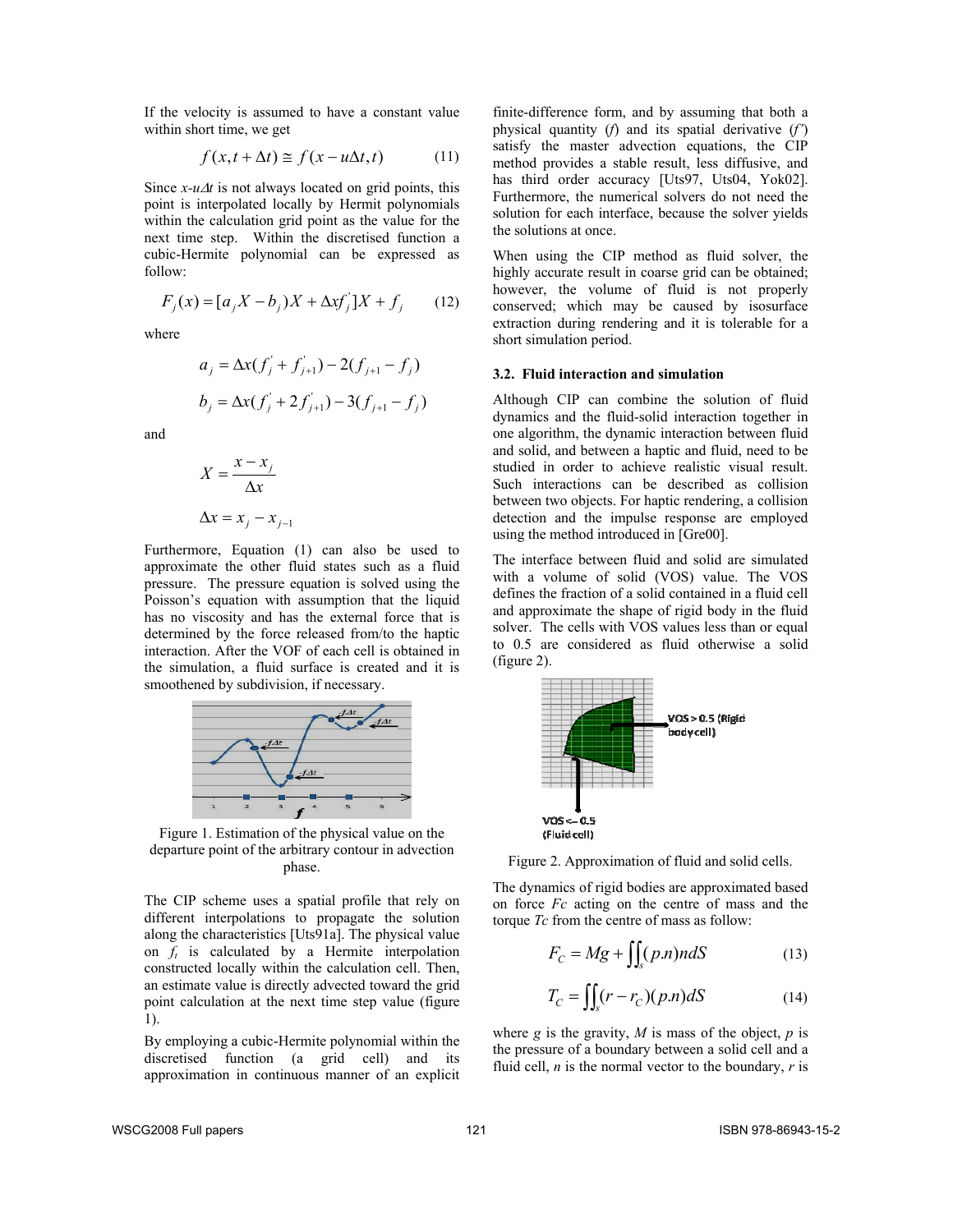a point on the boundary,  $r_c$  is the object's centre of gravity, and s is the boundary between the fluid and the solid objects.

A spilling fluid from the cut is assumed as a droplet liquid that travel over the mesh. When the dropped fluid flows on a surface, some amount of fluid remains behind because of surface absorption and wetting. This remaining fluid will merges into the other fluid that spill later on.

#### **3.3. Simulation and computation of the fluid dynamic on a GPU**

Although, the real-time fluid computation system involving in this simulation can be categorised into the process that is done in a CPU (central processing unit) and in a GPU (graphic processor unit), the fluid simulation presented in the flowchart do not clearly show these divisions (figure 3). Beside controls the hardware (peripherals, haptic and 3D space navigator), the CPU computes the collision detections, detects or/and delivers the forces from/to a user, and maintains the haptic rendering rates. The GPU, on the other hand, responsible to render the image into a display and to compute a fluid dynamic numerical solver.



Figure 3. Flowchart of the real-time fluid simulation.

The fluid solver for the simulation that is developed here, is adapted from [Har04] with novelties on the numerical methods and the use of parallelism on the GPU for fluid dynamic computations. As explained above the CIP numerical method to solve the NSe is used. The solver is mainly divided into four fragment programs in the GPU: an advection, a nonadvection, divergences and gradients, and boundary conditions.

Besides the fluid solver computations, the GPU is employed as a tree lookup generator in the simulation. The simulation is initialized by creating an octree around the mesh surface in the GPU. The algorithm for the texture mesh is developed based on the octree texture from the fragment program using the tree lookup as suggested in [Lev05]. Then, the density values are updated using a render-to-texture operation during the simulation and stored in 2D texture map. The octree's leafs store the index of a pixel in the form of the three 8-bit values (in RGB Channels). The simulation will also access the density of the neighbors to recode the neighboring information.

All the fragment programs are written in Cg [Fer03, Wil03]. The fragment codes for octree has the call *tex2D(Dmap, I)*, where *I* is the index stored within a leaf *L* of the octree and *Dmap* is the density map. This call returns the density value associated with leaf *L*. The call *tex2D(N ,I)* yields the index within the density map of a 3D space neighbor. To get all neighbor information, we require 26 textures in 3D or 9 textures in 2D. When all textures have been created, the density map can be render on the texture mesh and the location of each density can be retrieve from the octree. The texture density values are updated based on the fluid solver computation, the current VOF, the velocity, and the solid status respectively.

## **3.4. Force feedback design**

Even though force feedback design is not a main discussion in this paper, this section describes briefly our force feedback design to show how to manage the haptic device. This section will also not explain in detail of each force involved in the discussion. This project employ two different threads: the first one is for visual rendering updated in 30Hz and the other for haptic rendering in the rate of about 1000Hz.

A force computation generating feedback into a haptic usually is called as a *force model*. This force has a means of mapping from the haptic device position to a force vector[Ano05]. The force model also deliver constrain or reaction forces that are sensed by the user through a device. Although a force model is updated in the scene-graph loop at about 60 Hz, the current force model will be used extensively by the real-time loop at about 1000 Hz by repeated calls to its evaluate function.

In this paper the goals of force models design are: to fell a skin surface, to create cutting path, and to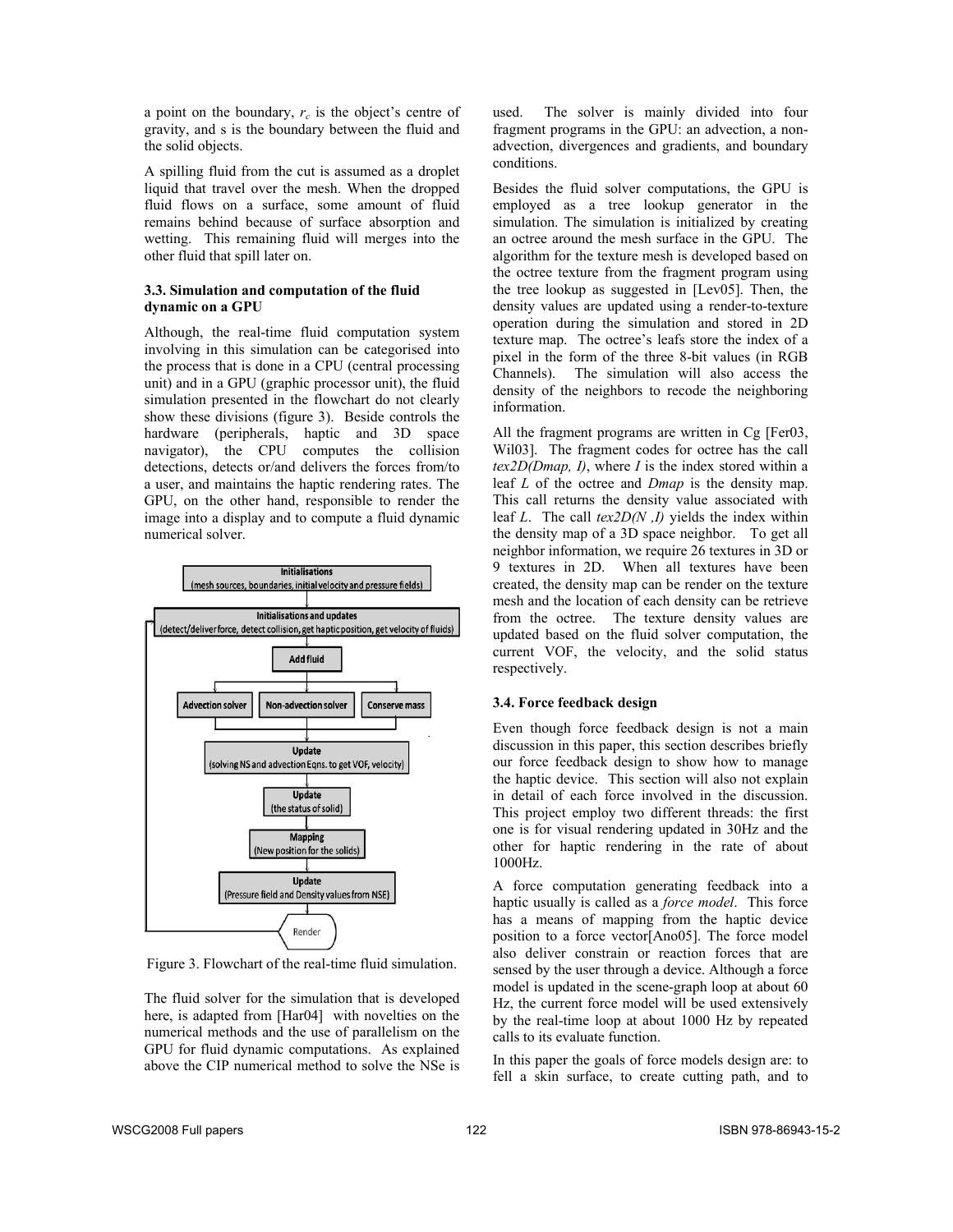prompt bleeding. The formulation of forces can be expressed as is shown in equation (15) as follows:

$$
F_t = kF_p - \sum F_{xy} + F_d \tag{15}
$$

where  $F_t$  is total forces felled by a user,  $F_p$  is pressure and displacement forces released from the user, *k* is a blade sharpness constant,  $F_{xy}$  is force reactions from surface returned through haptic device, and  $F_d$  is a damper force added to reduce haptic jerkiness respectively.

## **4. EXPERIMENTAL SETUP AND IMPLEMENTATION**

The proposed framework is implemented on a personal computer (PIV Dual Core 3.2 GHz, 2 GB RAM, 80GB HD), the PHANTOM Haptic premium 1.5 (from Sensable) in Reachin display with stereo LCD shutter glasses (Figure 4). The visual and haptic rendering is controlled using Reachin API 4.2 in combination with Visual Studio.net and Python.



Figure 4. Haptic workbench with Reachin display (A), haptic (B), and work station (C).

In this study we employ mesh cutting techniques by combining adaptive re-meshing and mesh subdivision for creating surface cutting paths. The cutting paths are created when the following conditions are met: the scalpel collides with a surface, the stylus button is pressed, and the force is applied greater than the surface stiffness.

The force here represents pressure force and the sharpness constant of the blade. The cutting process will be followed by flowing of the fluid. The fluid, representing blood, flows over the surface toward lower parts on the surface or toward the centre of the gravity force.

Several examples of snapshot simulations are shown in figure 4. These examples describe the cutting simulation followed by blood flowing over the surface in the cutting path in a head (figure 5a) and in a heart (figure 5b).



a) A cutting simulation on the head's skin



b) Heart cutting simulation

Figure 5. Interactive cutting over the mesh surface with liquid flowing along the surface paths.

This paper examines several different mesh sizes versus the observed frame rate per second (fps) in the simulation as presented in table (1). As can be seen from the table, the visual/graphic (G) frame rate remain stable for various mesh sizes either with fluid dynamic inclusion (f) or not; however, when a mesh cutting through haptic in combination with fluid dynamic interaction (cf) is included in the simulation the frame rate fall into 18fps for the triangles greater than 29000. We can see that the cutting process reduce the interaction speed. This may be influenced by the re-meshing processes and mesh deformations that need more computation on the CPU. It is also proved from the decreasing frame rate (fr in Hz) on haptic rendering.

The fluid simulation presented here will not go through the detail of bleeding released from the vein or artery when they are cut, since this is beyond the scope of this project. At this time, we only concentrate to control the fluid movement released from the skin when they are cut, regardless the existing vein or artery.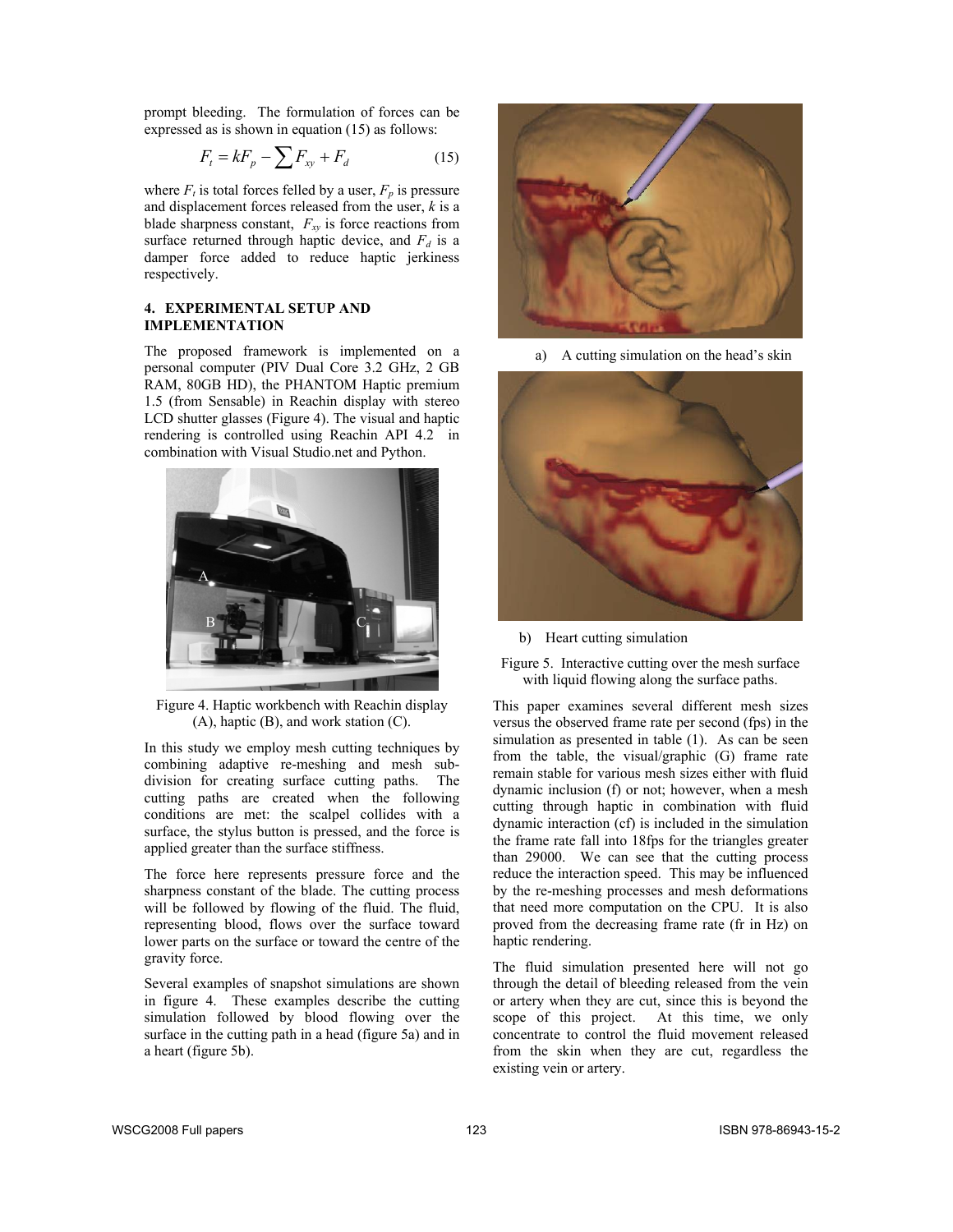| <b>Mesh</b>      | <b>Triangles</b> | G <sub>fps</sub> | $\mathbf{G}_{\text{fps}(f)}$ | $\mathbf{G}_{\text{fps}(\text{cf})}$ | $\mathbf{H}_{\mathbf{fr}}$ |
|------------------|------------------|------------------|------------------------------|--------------------------------------|----------------------------|
| <b>Full Head</b> | 37096            | 58               | 58                           | 18                                   | 980                        |
| Chevy            | 29304            | 58               | 58                           | 18                                   | 989                        |
| Half Head        | 23587            | 58               | 58                           | 28                                   | 989                        |
| <b>Bunny</b>     | 2915             | 59               | 59                           | 28                                   | 1000                       |
| Heart            | 1619             | 59               | 59                           | 28                                   | 1000                       |
| Torus            | 576              | 59               | 59                           | 28                                   | 1000                       |

**Table 1. Mesh sizes versus frame rate pers second (fps)** 

Furthermore, although this paper does not present quantitative data to evaluate the effect of the haptic in user immersion, we verify that the user can communicate kinesthetically in 3D space using this device. Not as in ordinary computer animation that actually only has two and half dimension visual presentation, using haptic device in combination with 3D stereo shutter glasses can also improve user immersions, where the movement can be generated in six degree of freedom with sense of touch and force feedbacks.

# **5. CONCLUTION AND FUTURE WORK**

The computation and simulation of fluid for haptic rendering and cutting procedure can be done at reasonable efficiency using CIP fluid solver that combines the solution of fluid dynamics and its interaction with solid object together. By that using

#### **7 . REFERENCES**

- [Anh07],N. H. Anh, A. Sourin and P. Aswani, "Physically based hydraulic erosion simulation on graphics processing unit," in Proceedings of the 5th international conference on Computer graphics and interactive techniques in Australia and Southeast Asia Perth, Australia: ACM New York, NY, USA, 2007.
- [Ano01],Anonimous, "Virtual Simulation of Temporal Bone Dissection," in http://www.osc.edu/Biomed/temporal.html (1 of 2) [4/5/2001 8:33:54 AM], 2001.
- [Ano05],Anonimous, ReachinAPI 4 Programmer's Guide, Revision No: 27 ed.: Reachin Technology AB, 2005.
- [Ben06], B. Benes, V. Tensinsky, J. Hornys and S.K.Bhatia, "Hydraulic erosion," Computer Animation and Virtual Worlds, vol. 17, pp. 99- 108, 2006.
- [Carl04],M. T. Carlson, "Rigid, Melting, and Flowing Fluid," in College of Computing: Georgia Institute of Technology, 2004.
- [Che95], J. X. Chen and N. d. V. Lobo, "Toward" Interactive-Rate Simulation of Fluids with Moving Obstacles Using Navier-Stokes Equations," Graphical Models and Image Processing, vol. 57, pp. 107-116, March 1995.

CIP fluid solver and GPU programming, the computation for solving Navier-Stokes equation can be done efficiently without involving supercomputer.

Our results confirm that by combining the CIP solver and GPU programming, the haptic interaction for skin cutting followed by releasing blood from the paths and blood flowing over the anatomical surface can be simulated in a real-time interaction with visually realistic display.

More detail results such as involving two or more fluid and their interactions will be gathered in the next study. This may investigate the fluid dynamic interaction during surgical simulation. The cutting and bleeding involving blood flow from the vein or artery may also be studied in the future.

## **6 . ACKNOWLEDGMENT**

The authors wish to thank IVEC (Central TAFE) that provide the haptic equipment, Reachin display, and haptic workbench. The Medical Imaging Department of Curtin University for providing other facilities, and the Exploration Geophysics department that provide spaces for work and equipments. This work is part of the PhD project research in the department of imaging and applied science Curtin University of Technology.

- [Fer03],R. Fernando and M. J. Kilgard, The Cg Tutorial: The Definitive Guide to Programmable Real-Time Graphics: Addison-Wesley Longman Publishing Co., Inc., 2003.
- [Fos01], N. Foster and R. Fedkiw, "Practical animation of liquids," Proc. of SIGGRAPH 2001, ACM Press/ ACM SIGGRAPH, Computer Graphics Proceedings, Annual Conference Series, pp. 23-25, 2001.
- [Gre00], A. Gregory, M. C. Lin, S. Gottschalk and R. Taylor, "Fast and accurate collision detection for haptic interaction using a three degree-offreedom force-feedback device," Computational Geometry, vol. 15, pp. 69-89, February 2000.
- [Har04],M. J. Harris, "Fast Fluid Dynamics Simulation on the GPU," in GPU Gems - Triks for Real-Time Graphics, R. Fernando, Ed.: Addison Wesley, 2004, pp. 637-665.
- [Hig02], A. Higgins and S. Koucky, "Mission impossible?," Machine Design, vol. 74, p. 28, Dec 12, 2002.
- [Lev05],S. Lefebvre, S. Hornus and N. Fabrice, "Octree Textures on the GPU," in GPU Gems 2 - Programming Techniques for High-Performance Graphics and General-Purpose Computation, M. Pharr, Ed.: Addison Wesley, 2005, pp. 595-613.
- [Liu04],Y. Liu, X. Liu and E. Wu, "Real-time 3D Fluid Simulation on GPU with Complex